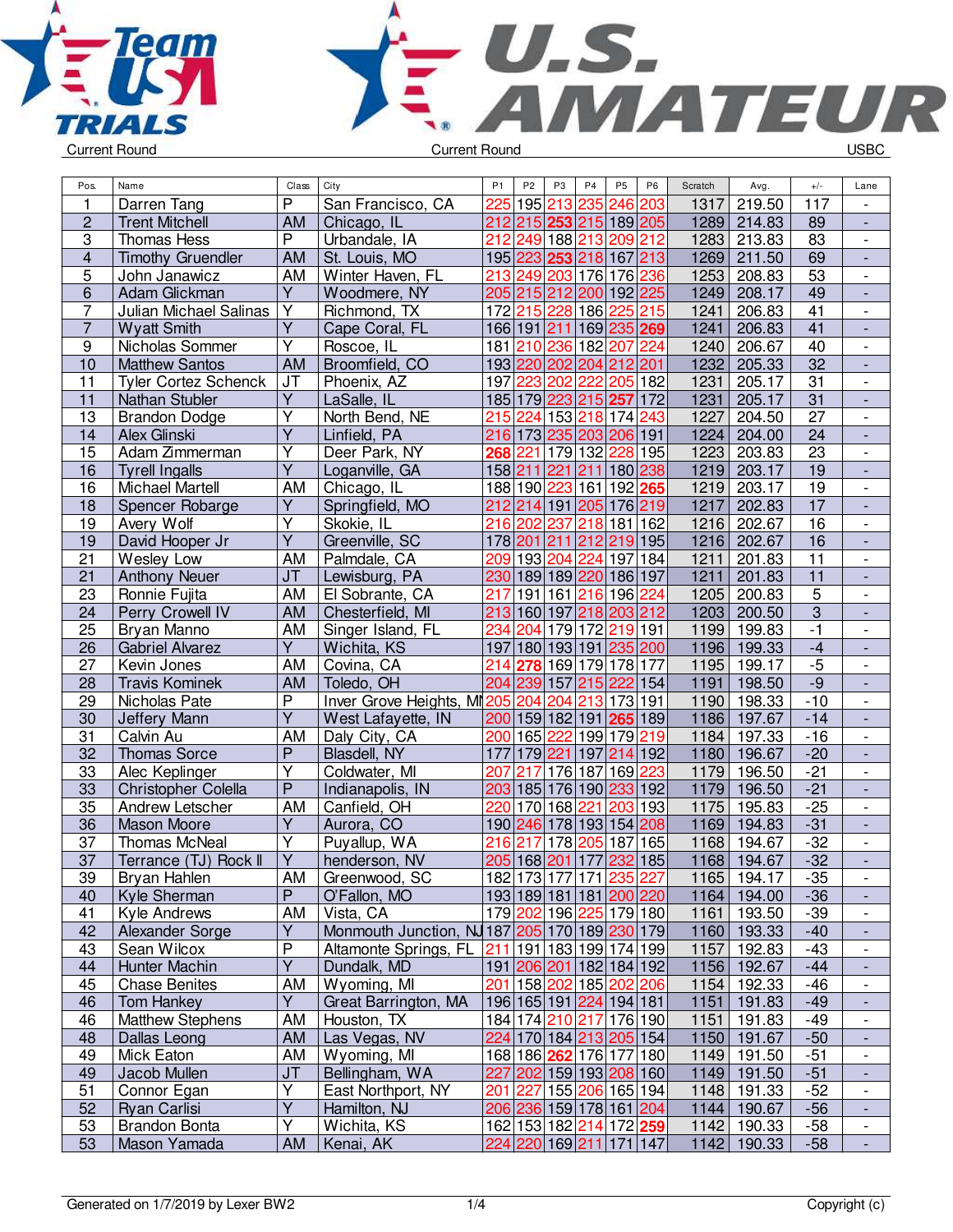



| Pos.            | Name                    | Class                   | City                                                     | P <sub>1</sub>    | P <sub>2</sub> | P <sub>3</sub>  | P4                                    | P <sub>5</sub>       | P <sub>6</sub> | Scratch | Avg.        | $+/-$  | Lane                         |
|-----------------|-------------------------|-------------------------|----------------------------------------------------------|-------------------|----------------|-----------------|---------------------------------------|----------------------|----------------|---------|-------------|--------|------------------------------|
| 55              | <b>Matthew Farber</b>   | AM                      | Plainview, NY                                            |                   |                | 176 188 204     | 205                                   | 198 164              |                | 1135    | 189.17      | $-65$  |                              |
| 55              | Kaan Kurt               | $\overline{Y}$          | Leland, NC                                               |                   |                |                 | 177 189 235 197 141 196               |                      |                | 1135    | 189.17      | $-65$  |                              |
| 57              | Jacob Nimtz             | AM                      | Loves Park, IL                                           |                   |                |                 | 151 196 212 154 195 225               |                      |                | 1133    | 188.83      | $-67$  | $\overline{\phantom{a}}$     |
| 58              | Solomon Salama          | $\overline{Y}$          | Beverly Hills, CA                                        | 201               |                |                 | 199 223 185 147 176                   |                      |                | 1131    | 188.50      | $-69$  | $\overline{a}$               |
| 58              | Jacob Shockley          | Y                       | West Ocean City, MD                                      |                   |                |                 | 186 208 190 191 193 163               |                      |                | 1131    | 188.50      | $-69$  | $\frac{1}{2}$                |
| 60              | Steven Lemke            | <b>AM</b>               | Nacogdoches, TX                                          |                   |                |                 | 178 179 188 183 191                   |                      | 210            | 1129    | 188.17      | $-71$  | $\qquad \qquad \blacksquare$ |
| 61              | Marc Gonzalez           | <b>AM</b>               | Chicago, IL                                              |                   | 196 171        | 200             | 210                                   | 165 186              |                | 1128    | 188.00      | $-72$  |                              |
| 62              | Nicholas Kruml          | $\overline{P}$          | Downers Grove, IL                                        |                   |                |                 | 229 173 224 172 168 159               |                      |                | 1125    | 187.50      | $-75$  | $\overline{\phantom{a}}$     |
| 62              | <b>Maxwell Roers</b>    | $\overline{Y}$          | Maple Grove, MN                                          |                   |                | 126 186 188 157 |                                       | 242                  | 226            | 1125    | 187.50      | $-75$  | $\overline{\phantom{0}}$     |
| 64              | <b>Patrick Phillips</b> | Y                       | Roseboro, NC                                             |                   |                |                 | 188 170 215 139 208 202               |                      |                | 1122    | 187.00      | $-78$  | $\frac{1}{2}$                |
| 65              | Austin Aude             | <b>AM</b>               | Lincoln, NE                                              |                   |                |                 | 219 169 177 160 195  <mark>201</mark> |                      |                | 1121    | 186.83      | $-79$  | $\overline{\phantom{a}}$     |
| 66              | <b>Austin Schultz</b>   | $\overline{\mathsf{Y}}$ | Valparaiso, IN                                           |                   |                |                 | 146 185 160 221 206 202               |                      |                | 1120    | 186.67      | $-80$  | $\Box$                       |
| 67              | Joshua Singer           | $\overline{Y}$          | Buffalo Grove, IL                                        |                   |                |                 | 161 203 176 222                       | 177 180              |                | 1119    | 186.50      | $-81$  | $\overline{\phantom{a}}$     |
| 67              | Duncan Whitaker         | $\overline{Y}$          | Poulsbo, WA                                              |                   | 259 157        |                 | 135 197 210 161                       |                      |                | 1119    | 186.50      | $-81$  | $\overline{a}$               |
| 69              | Andrei Tacorda          | Υ                       | Roseville, CA                                            |                   |                |                 | 150 196 169 200 214 186               |                      |                | 1115    | 185.83      | $-85$  | $\overline{\phantom{0}}$     |
| 69              | Cody Johnston           | Y                       | Sandusky, MI                                             |                   |                |                 | 158 170 191 224 146 226               |                      |                | 1115    | 185.83      | $-85$  | $\qquad \qquad \blacksquare$ |
| 69              | Francis Vitelli III     | Υ                       | Annandale, NJ                                            |                   |                |                 | 184 201 192 154 190 194               |                      |                | 1115    | 185.83      | $-85$  | $\overline{\phantom{a}}$     |
| $\overline{72}$ | Anthony Veney           | AM                      | San Antonio, TX                                          |                   |                |                 | 136 216 193 151 228 190               |                      |                | 1114    | 185.67      | $-86$  | $\qquad \qquad \blacksquare$ |
| 72              | Dakota Solonka          | $\overline{Y}$          | Indianapolis, IN                                         |                   |                | 147 167 231     |                                       | 205 168 196          |                | 1114    | 185.67      | $-86$  | $\overline{\phantom{0}}$     |
| 74              | Joshua Spiegel          | <b>AM</b>               | Wayne, NJ                                                |                   |                |                 | 210 202 157 210 143 190               |                      |                | 1112    | 185.33      | $-88$  | $\overline{\phantom{a}}$     |
| 74              | Ryan Kendall            | AM                      | Wichita, KS                                              |                   |                |                 | 148 214 200 189 183 178               |                      |                | 1112    | 185.33      | $-88$  | $\overline{\phantom{0}}$     |
| $\overline{76}$ | <b>Alex Brice</b>       | <b>AM</b>               | Marion, IA                                               |                   |                |                 | 177 141 211 241 181 159               |                      |                | 1110    | 185.00      | $-90$  |                              |
| 76              | Bryce Takenaka          | AM                      | Honolulu, HI                                             |                   |                |                 | 185 188 165 208 179 185               |                      |                | 1110    | 185.00      | $-90$  | $\overline{\phantom{a}}$     |
| 76              | Michael Duran           | AM                      | Banning, CA                                              |                   |                |                 | 176 182 207 179 177                   |                      | 189            | 1110    | 185.00      | $-90$  | $\overline{a}$               |
| 79              | <b>Brandon Wanders</b>  | AM                      | Foothill Ranch, CA                                       | 205               |                |                 | 200 132 168                           | $\overline{226}$ 178 |                | 1109    | 184.83      | $-91$  | $\overline{\phantom{0}}$     |
| 80              | Norman Baldwin          | Y                       | Alto, MI                                                 |                   |                |                 | 152 156 199 209 224                   |                      | 168            | 1108    | 184.67      | $-92$  | $\overline{a}$               |
| 81              | Anthony Schanen         | AM                      | Glendale, CA                                             | 203               | 197            | 177             | 194 189 147                           |                      |                | 1107    | 184.50      | $-93$  | $\overline{\phantom{0}}$     |
| 82              | <b>Cerell Cardines</b>  | $\overline{Y}$          | Las Vegas, NV                                            |                   |                |                 | 165 181 181 195 202 182               |                      |                | 1106    | 184.33      | $-94$  | $\overline{\phantom{a}}$     |
| 83              | <b>Ryan Burton</b>      | JT                      | Los Altos, CA                                            |                   | 191 172        |                 | 245 146 197 153                       |                      |                | 1104    | 184.00      | $-96$  | $\overline{\phantom{0}}$     |
| 84              | <b>Brandon Brown</b>    | <b>AM</b>               | Ham Lake, MN                                             |                   |                |                 | 180 150 214 196 184 179               |                      |                | 1103    | 183.83      | $-97$  | $\overline{\phantom{a}}$     |
| 84              | Justin Larson           | Ÿ                       | Fairport, NY                                             | 202               |                |                 | 185 146 159 199 212                   |                      |                | 1103    | 183.83      | $-97$  | $\frac{1}{2}$                |
| 86              | Robert Altieri          | $\overline{P}$          | Vancouver, WA                                            |                   |                |                 | 189 174 182 172 193 192               |                      |                | 1102    | 183.67      | $-98$  | $\Box$                       |
| 87              | Alex Aguirre            | $\overline{\mathsf{Y}}$ | Tracy, CA                                                |                   |                |                 | 173 193 208 206 138 183               |                      |                | 1101    | 183.50      | $-99$  | $\blacksquare$               |
| 88              | Nick DeCesaro           | Y                       | Kenosha, WI                                              |                   |                |                 | 233 179 134 165 186 203               |                      |                | 1100    | 183.33      | $-100$ | ÷,                           |
| 88              | Zachary Mitchell        | <b>AM</b>               | Farmington, MN                                           | $\overline{1}$ 78 |                |                 | 158 189 183                           | 202 190              |                | 1100    | 183.33      | $-100$ | $\overline{\phantom{a}}$     |
| 90              | Christopher Via         | $\mathsf{P}$            | Springfield, OH                                          | 216               |                |                 | 198 161 190 158 175                   |                      |                | 1098    | 183.00      | $-102$ | $\overline{\phantom{a}}$     |
| 91              | Jacob Kersten           | AM                      | Wichita, KS                                              | 171               |                |                 | 178 198 165 196 188                   |                      |                | 1096    | 182.67      | $-104$ |                              |
| 92              | Matthew Frei-Funk       | AM                      | Mount Laurel, NJ                                         |                   |                |                 | 153 179 158 226 176 203               |                      |                | 1095    | 182.50      | $-105$ |                              |
| 92              | Charlie Reid            | <b>AM</b>               | San Antonio, TX                                          |                   |                |                 | 180 163 206 161 183 202               |                      |                |         | 1095 182.50 | $-105$ |                              |
| 92              | <b>Matthew Russo</b>    | <b>AM</b>               | Millstone Township, NJ                                   |                   |                |                 | 166 247 164 168 187 163               |                      |                | 1095    | 182.50      | $-105$ |                              |
| 95              | <b>Ryan Dudley</b>      | AM                      | Anchorage, AK                                            |                   |                |                 | 158 174 185 216 183 178               |                      |                | 1094    | 182.33      | $-106$ |                              |
| 96              | Deo Benard              | $\overline{Y}$          | Rio Rancho, NM                                           |                   |                |                 | 182 138 164 214 205 190               |                      |                | 1093    | 182.17      | $-107$ | $\overline{\phantom{a}}$     |
| 96              | Bryan Osborne           | P                       | Cypress, CA                                              |                   |                |                 | 173 150 191 206 174 199               |                      |                | 1093    | 182.17      | $-107$ | $\overline{\phantom{a}}$     |
| 98              | David Haynes            | $\mathsf{P}$            | Las Vegas, NV                                            |                   |                |                 | 214 180 179 168 162 189               |                      |                | 1092    | 182.00      | $-108$ | ÷,                           |
| 99              | Dean Vargo              | Υ                       | Richmond Heights, OH   157   183   179   216   173   182 |                   |                |                 |                                       |                      |                | 1090    | 181.67      | $-110$ | $\overline{\phantom{0}}$     |
| 99              | Jordan Bryant           | <b>AM</b>               | Detroit, MI                                              |                   |                |                 | 156 212 214 200 136 172               |                      |                | 1090    | 181.67      | $-110$ | $\overline{\phantom{a}}$     |
| 101             | Dawson Miller           | Υ                       | Huntingtown, MD                                          |                   |                |                 | 178 247 193 157 158 156               |                      |                | 1089    | 181.50      | $-111$ | $\overline{\phantom{0}}$     |
| 101             | <b>Travis Anderson</b>  | $\mathsf{P}$            | Peoria, IL                                               |                   |                |                 | 170 185 142 202 204 186               |                      |                | 1089    | 181.50      | $-111$ | $\overline{\phantom{m}}$     |
| 103             | Darwin Wimer            | AM                      | Mesquite, NV                                             |                   |                |                 | 180 140 215 182 201 170               |                      |                | 1088    | 181.33      | $-112$ | $\overline{\phantom{a}}$     |
| 103             | <b>Andrew Hall</b>      | Y.                      | Westborough, MA                                          |                   |                |                 | 196 163 176 200 140 213               |                      |                | 1088    | 181.33      | $-112$ | $\overline{\phantom{a}}$     |
| 105             | James Wakefield Jr      | AM                      | Orangevale, CA                                           |                   |                |                 | 144 202 179 154 204 202               |                      |                | 1085    | 180.83      | $-115$ | $\overline{\phantom{a}}$     |
| 106             | <b>Bryan Eaton</b>      | AM                      | Wyoming, MI                                              |                   |                |                 | 191 198 204 145 168 176               |                      |                | 1082    | 180.33      | $-118$ |                              |
| 107             | Joshua Pate             | AM                      | Inver Grove Heights, MI 187 171 175 164 191 192          |                   |                |                 |                                       |                      |                |         | 1080 180.00 | $-120$ | $\blacksquare$               |
| 108             | Andrew Dekowski         | AM                      | Linden, NJ                                               |                   |                |                 | 171 161 213 175 214 145               |                      |                |         | 1079 179.83 | $-121$ | $\overline{\phantom{a}}$     |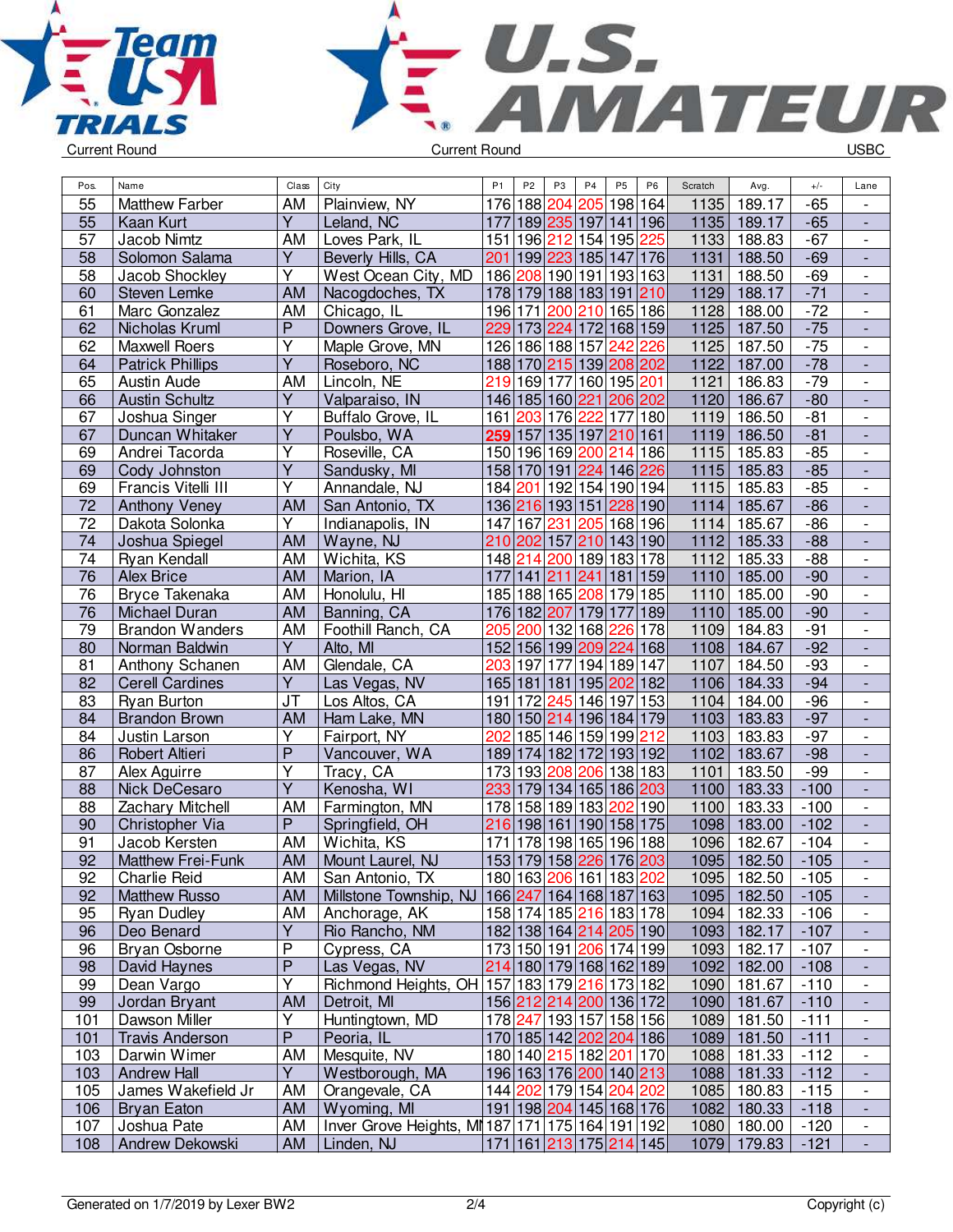



| Pos. | Name                     | Class                   | City               | P <sub>1</sub> | P <sub>2</sub>                    | P <sub>3</sub> | P <sub>4</sub>  | P <sub>5</sub> | P <sub>6</sub>          | Scratch | Avg.        | $+/-$  | Lane                         |
|------|--------------------------|-------------------------|--------------------|----------------|-----------------------------------|----------------|-----------------|----------------|-------------------------|---------|-------------|--------|------------------------------|
| 108  | Allex Zieg               | Υ                       | Placentia, CA      | 225            | 167                               |                | 132 192 181 182 |                |                         | 1079    | 179.83      | $-121$ | $\overline{\phantom{a}}$     |
| 110  | <b>Nick Caner</b>        | <b>AM</b>               | Torrance, CA       |                | 143 214                           |                |                 |                | 170 208 164 178         | 1077    | 179.50      | $-123$ | $\overline{\phantom{a}}$     |
| 110  | Kristopher Yadao         | Y                       | Pearl City, HI     |                | 195 167 170 158 171 216           |                |                 |                |                         | 1077    | 179.50      | $-123$ |                              |
| 110  | <b>Ryan Winters</b>      | <b>AM</b>               | Livonia, MI        |                | 156 180 179 144 200 218           |                |                 |                |                         | 1077    | 179.50      | $-123$ |                              |
| 113  | Morgan Moore             | AM                      | Aurora, CO         |                | 170 256 178 159 181 131           |                |                 |                |                         | 1075    | 179.17      | $-125$ |                              |
| 114  | Gael Egana               | $\overline{Y}$          | Chula Vista, CA    |                | 141   159   186   241   149   198 |                |                 |                |                         | 1074    | 179.00      | $-126$ |                              |
| 115  | Dylan Zimmerman          | Υ                       | Harrisburg, PA     |                | 203 200 165 197 172 134           |                |                 |                |                         | 1071    | 178.50      | $-129$ |                              |
| 116  | Nicholas Postag          | $\overline{Y}$          | Pleasanton, CA     |                | 184 193 145 180 180 185           |                |                 |                |                         | 1067    | 177.83      | $-133$ |                              |
| 117  | Colton Ruscetti          | AM                      | Wichita, KS        |                | 173 172 169 196 168 187           |                |                 |                |                         | 1065    | 177.50      | $-135$ |                              |
| 118  | Michael Harmon Jr        | Y                       | Rockledge, FL      |                | 145 193 140 193 202 190           |                |                 |                |                         |         | 1063 177.17 | $-137$ |                              |
| 119  | <b>Drew Sacks</b>        | $\overline{\mathsf{Y}}$ | Vandalia, OH       |                | 204 159 211 189 158 139           |                |                 |                |                         | 1060    | 176.67      | $-140$ | $\frac{1}{2}$                |
| 119  | Joseph Grondin           | <b>AM</b>               | San Pedro, CA      |                | 187 162 161 195 174 181           |                |                 |                |                         | 1060    | 176.67      | $-140$ | $\overline{\phantom{a}}$     |
| 121  | <b>Tim Smolen</b>        | <b>AM</b>               | Elmwood Park, IL   |                | 155 186 170 187                   |                |                 |                | 164 193                 | 1055    | 175.83      | $-145$ |                              |
| 122  | <b>Cameron Hurwitz</b>   | Υ                       | Rochester, NY      |                | 193 204 175 156 184 140           |                |                 |                |                         | 1052    | 175.33      | $-148$ |                              |
| 123  | Joe Gerencser            | Ý                       | Henderson, NV      |                | 152 206 173 181 169 169           |                |                 |                |                         | 1050    | 175.00      | $-150$ |                              |
| 123  | Kevin Fischer            | Y                       | Winter Park, FL    |                | 188 185 160 150 175 192           |                |                 |                |                         |         | 1050 175.00 | $-150$ |                              |
| 125  | Roderic Ramos            | AM                      | Mililani, HI       |                | 147 191 121 198 156 236           |                |                 |                |                         | 1049    | 174.83      | $-151$ |                              |
| 126  | Alec Dudley              | Υ                       | Anchorage, AK      |                | 210 151 132 198 166 191           |                |                 |                |                         |         | 1048 174.67 | $-152$ |                              |
| 126  | Kaleb Ross               | Υ                       | Charles City, IA   |                | 161 169 156 163 207 192           |                |                 |                |                         | 1048    | 174.67      | $-152$ |                              |
| 128  | Devin Dowdle             | $\overline{\mathsf{Y}}$ | Indian Springs, AL |                | 165 178 193 210 144 154           |                |                 |                |                         |         | 1044 174.00 | $-156$ | $\frac{1}{2}$                |
| 129  | Jacob Fukuyama           | AM                      | Aiea, HI           |                | 142 137 171 258 159 176           |                |                 |                |                         | 1043    | 173.83      | $-157$ | $\overline{\phantom{a}}$     |
| 130  | Nicholas Burgess         | <b>AM</b>               | Jersey Village, TX |                | 172 159 174 180 156 201           |                |                 |                |                         | 1042    | 173.67      | $-158$ | $\overline{\phantom{a}}$     |
| 131  | Michael Tang             | P                       | San Francisco, CA  |                | 174 186 179 139 178 185           |                |                 |                |                         | 1041    | 173.50      | $-159$ |                              |
| 132  | John Baeten              | $\overline{Y}$          | Wichita, KS        |                | 179 160 167 195 167 169           |                |                 |                |                         | 1037    | 172.83      | $-163$ |                              |
| 132  | <b>Jared Durant</b>      | $\overline{Y}$          | Rice, MN           |                | 150 175 165 183 166 198           |                |                 |                |                         | 1037    | 172.83      | $-163$ |                              |
| 132  | David Northouse          | <b>AM</b>               | Byron Center, MI   |                | 225 122 165 199 146 180           |                |                 |                |                         | 1037    | 172.83      | $-163$ |                              |
| 135  | Parker Johnson           | AM                      | Converse, TX       |                | 203 175 192 148 166 150           |                |                 |                |                         | 1034    | 172.33      | $-166$ |                              |
| 136  | <b>Bailey Mavrick</b>    | $\overline{Y}$          | Peru, IN           |                | 166 180 167 149 184 186           |                |                 |                |                         | 1032    | 172.00      | $-168$ |                              |
| 137  | Steven Faulkner          | Υ                       | Butner, NC         |                | 192 175 124 198 133 209           |                |                 |                |                         | 1031    | 171.83      | $-169$ |                              |
| 138  | Daniel Chin              | $\overline{\mathsf{Y}}$ | Daly City, CA      |                | 203 187 141 157 168 174           |                |                 |                |                         | 1030    | 171.67      | $-170$ | $\frac{1}{2}$                |
| 139  | <b>Blake Earnest</b>     | AM                      | Wood River, NE     |                | 157 168 189 173 161 180           |                |                 |                |                         | 1028    | 171.33      | $-172$ | $\frac{1}{2}$                |
| 140  | Joshua Ross              | Y                       | Schenectady, NY    |                | 178 124 217 170 180 156           |                |                 |                |                         | 1025    | 170.83      | $-175$ | $\overline{\phantom{a}}$     |
| 141  | <b>Brent Boho</b>        | AM                      | Colgate, WI        |                | 198 147 176 185 166 152           |                |                 |                |                         | 1024    | 170.67      | $-176$ |                              |
| 142  | Korey Balbach            | Υ                       | Mankato, MN        |                | 131 133 181 166 233 178           |                |                 |                |                         | 1022    | 170.33      | $-178$ |                              |
| 143  | <b>Jake Brett</b>        | Υ                       | Kapolei, HI        |                | 175 146 132 213 209 146           |                |                 |                |                         | 1021    | 170.17      | $-179$ |                              |
| 143  | Noah Akiona              | $\overline{\mathsf{Y}}$ | Waimanalo, HI      |                | 208 142 148 185 165 173           |                |                 |                |                         | 1021    | 170.17      | $-179$ | $\overline{\phantom{a}}$     |
| 143  | Kai Yamada               | $\overline{Y}$          | Kaneohe, HI        |                | 221 168 152 161 153 166           |                |                 |                |                         | 1021    | 170.17      | $-179$ |                              |
| 143  | Logan Williams           | <b>AM</b>               | Anchorage, AK      |                | 190 149 156 185 159 182           |                |                 |                |                         | 1021    | 170.17      | $-179$ |                              |
| 147  | Justin O'Shaughnessy JT  |                         | Canton, MI         |                | 174 163 160 187 180 156           |                |                 |                |                         |         | 1020 170.00 | $-180$ |                              |
| 148  | <b>Connor Kottke</b>     | Y                       | Lake Zurich, IL    |                | 153 198 170 191 147 160           |                |                 |                |                         |         | 1019 169.83 | $-181$ |                              |
| 149  | <b>Briley Haugh</b>      | Υ                       | Faribault, MN      |                | 150 179 148 181 188 170           |                |                 |                |                         |         | 1016 169.33 | $-184$ | $\overline{\phantom{0}}$     |
| 150  | Kasey Uyesugi            | <b>AM</b>               | San Jose, CA       |                | 165 150 151 169 181 191           |                |                 |                |                         |         | 1007 167.83 | $-193$ | $\overline{\phantom{a}}$     |
| 150  | Chase Fernandez          | Υ                       | Pearl City, HI     |                | 152 174 157 172 194 158           |                |                 |                |                         | 1007    | 167.83      | $-193$ | $\qquad \qquad -$            |
| 152  | Ken Hayase-Fong          | AM                      | Layton, UT         |                | 178 168 177 153 150 180           |                |                 |                |                         |         | 1006 167.67 | $-194$ | $\qquad \qquad \blacksquare$ |
| 153  | Panagiotis Vergos        | AM                      | Apopka, FL         |                | 146 163 184 159 194 154           |                |                 |                |                         | 1000    | 166.67      | $-200$ |                              |
| 154  | <b>Hunter Sanders</b>    | AM                      | Andover, MN        |                | 126 195 156 189 138 181           |                |                 |                |                         |         | 985 164.17  | $-215$ | -                            |
| 155  | Lamaki Welch             | Υ                       | Wichita, KS        |                | 147 192 174 178 188 104           |                |                 |                |                         |         | 983 163.83  | $-217$ | $\overline{\phantom{0}}$     |
| 156  | Jonathan Lovett          | $\overline{Y}$          | Columbia, SC       |                | 160 190 147 128 172 179           |                |                 |                |                         |         | 976 162.67  | $-224$ |                              |
| 157  | Jordan Monnens           | Υ                       | Ham Lake, MN       |                | 197 152 122 183 155 155           |                |                 |                |                         | 964     | 160.67      | $-236$ |                              |
| 158  | <b>Brandon Frantz</b>    | <b>AM</b>               | Rocklin, CA        |                | 166 159 137 154 192 154           |                |                 |                |                         |         | 962 160.33  | $-238$ | $\overline{\phantom{a}}$     |
| 159  | Eddie Langdon            | AM                      | Bonaire, GA        |                | 146 168 162 185 132 164           |                |                 |                |                         | 957     | 159.50      | $-243$ | $\overline{\phantom{0}}$     |
| 160  | <b>Harley Shene</b>      | Y.                      | San Jose, CA       |                | 176 178 167 128 152 153           |                |                 |                |                         |         | 954 159.00  | $-246$ | $\blacksquare$               |
| 161  | Jacob Gill               | AM                      | Albuquerque, NM    |                | 137 139 132 200 167 176           |                |                 |                |                         | 951     | 158.50      | -249   | $\qquad \qquad -$            |
| 162  | <b>Clifford Baltazar</b> | Y                       | Glendale, CA       |                |                                   |                |                 |                | 194 168 123 147 104 209 |         | 945 157.50  | $-255$ | $\overline{\phantom{a}}$     |